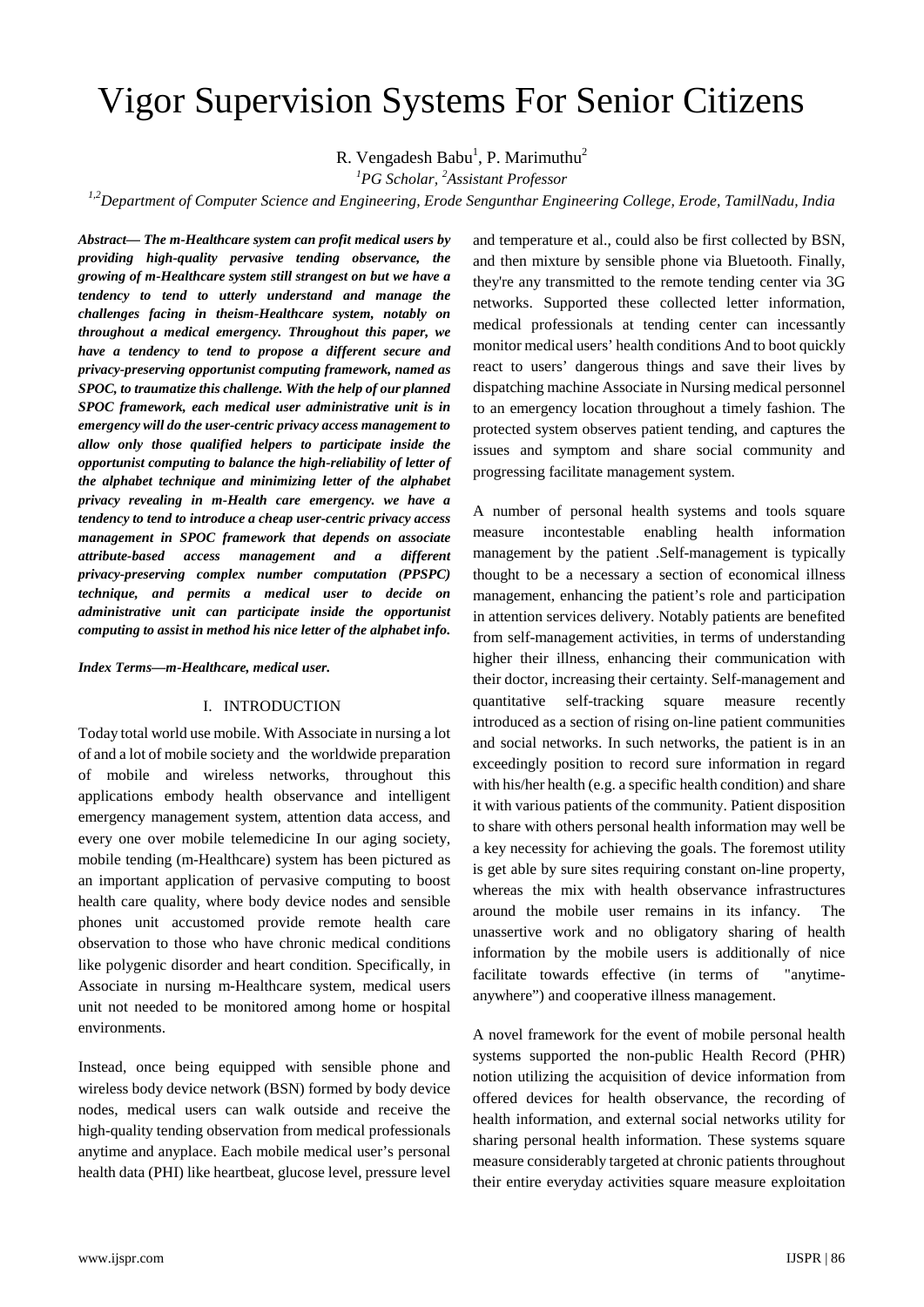transferable health observance systems square measure very aware of their illness, and may wish to play a further active role in their illness management. The framework supports the configuration of event-driven patterns thus on alters pervasively sharing information within the user's grouping. Thus, degree atmosphere enabling pervasive and seamless communication between the patient and utterly totally different actors (e.g. health professionals, relatives, similar patients, etc.) is built. A example implementation is given where unassertive health observance with a wearable multisensing device is applied, whereas a Service adjusted style (SOA) is adopted for the communication among the mobile device, the back-end server and additionally the external social networking platform. Modish micro-blogging services.

## II. LITERATURE SURVEY

#### *Opportunistic computing for wireless device networks*

Paper faces the matter of storing and executing an application that exceeds the memory resources accessible on one node. The projected resolution relies on the thought of partitioning the appliance code into kind of opportunistically cooperating mod- rules. Each node contributes to the execution of the first application by running a group of the appliance tasks and providing service to the close nodes.

#### *Monitoring Patients via a Secure and Mobile tending System*

In this article we've an inclination to gift several techniques that will be accustomed monitor patients effectively and enhance the usefulness of telemedicine systems, and discuss but current secure strategies can impede the attacks faced by wireless communications in tending systems and improve the protection of mobile tending.

## *From opportunist Networks to opportunist computing*

During this article we have a tendency to tend to debate the evolution from expedient networking to expedient computing; we have a tendency to tend to survey key recent achievements in expedient networking, and describe the foremost concepts and challenges of expedient computing. We have a tendency to tend to finally envision any potential things and usefulness to make expedient computing a key player among the next-generation web.

## *Performance analysis of Service Execution in opportunist computing*

During this paper, we've an inclination to gift associate analytical model that depicts the service invocation

technique between seekers and suppliers. Specifically, we've an inclination to derive the simplest kind of replicas to be spawned on encountered nodes, therefore on minimize the execution time and optimize the procedure and knowledge live resources used. Performance results show that a policy operational among the simplest configuration largely outperforms policies that do not ponder resource constraints.

#### III. EXISTING SYSTEM

In the Existing system, with the generality of smart phones and additionally the advance of wireless body detector networks (BSNs), mobile Health care(m-Healthcare), that extends the operation of tending provider into a pervasive atmosphere for higher health observance, has attracted the mostly.

#### *MOBILE HEALTHCARE (mHealth)*

mHealth is most commonly used in connation mistreatment mobile communication devices, like mobile phones, computers, for health services and data, but together to own a sway on emotional states.

While mHealth really has application for industrialized nations, the sphere has emerged in recent years as for the foremost half associate application for developing countries, stemming from the speedy rise of transportable penetration in low-income nations. The field, then, for the foremost half emerges as a technique of providing larger access to larger segments of a population in developing countries, nevertheless as rising the potential of health systems in such countries to produce quality care. Within the mHealth space, comes operate with a ramification of objectives, in addition as inflated access to worry and health-related information (particularly for hard-to-reach populations); improved ability to diagnose and track diseases; timelier, extra unjust public health information; and enlarged access to current medical education and training for physicians.

#### *Motivation of mHealthcare*

Mobile Health is one facet of eHealth that is pushing the boundaries of the thanks to acquire, transport, store, process, and secure the raw and processed data to deliver necessary results. mHealth offers the ability of remote folks to participate at intervals the health care worth matrix, which may not square measure accomplishable at intervals the past. Participation does not imply merely consumption of health care services. In many cases remote users are valuable contributors to gather data regarding illness and public health problems like out of doors pollution, medication and violence.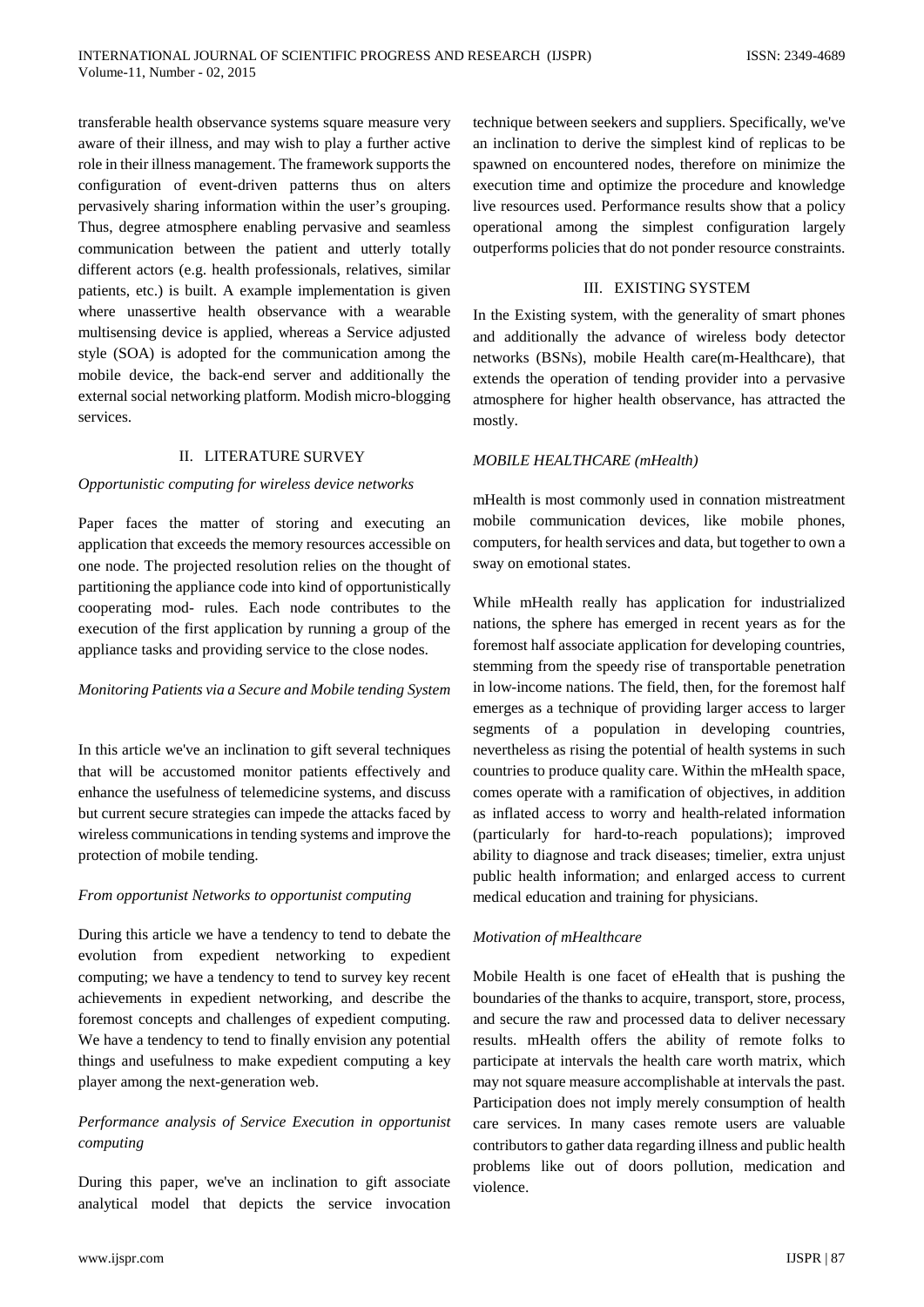The motivation behind the event of the mHealth field arises from a pair of factors. The first issue problems the myriad constraints felt by care systems of developing nations. The second issue is that the recent speedy rise in transportable penetration in developing countries to massive segments of the care hands, nevertheless as a result of the population of a country as a complete. With larger access to mobile phones to any or all segments of a country, in addition as rural areas, the potential of lowering information and dealings costs therefore on deliver care improves. The combination of these a pair of factors has driven overabundant discussion of but larger access to transportable technology is leveraged to mitigate the various pressures visage by developing countries' care systems. Every factors square measure mentioned here.

#### *Problem statement:*

This is social issue that's heavily expressed in Europe and United State. Patient's square measure perpetually involved concerning their health data.

The current E-health applications use several of the sensing devices that square measure created on the market by differing kinds of application.

Some of those sensors aren't standardized therefore desegregation such sensors application still AN open drawback.

The Smartphone's energy can be meager once AN emergency takes place.

## *LIMITATIONS:*

The flourish of m-Healthcare still faces several challenges together with data security and privacy preservation.

The Smartphone's energy might be deficient once associate emergency takes place.

## IV. PROPOSED SYSTEM

In this paper, we've an inclination to propose a replacement secure and privacy-preserving opportunist computing framework, called SPOC, to handle this challenge. With the planned SPOC framework, each medical user in emergency will do the user-centric privacy access management to allow entirely those qualified helpers to participate inside the opportunist computing to balance the high-reliability of letter of the alphabet methodology and minimizing letter of the alphabet privacy revelation in m-Health care emergency. We've an inclination to introduce academic degree economical user-centric privacy access management in SPOC framework that depends on academic degree attribute-based access management and a replacement privacy-preserving real computation (PPSPC) technique, and permits a medical user to settle on World Health Organization can participate inside the opportunist computing to assist in method his overwhelming letter of the alphabet information.

# *ADVANTAGES:*

SPOC framework permits a medical user to choose World Health Organization will participate within the opportunist computing to help in process his overwhelming letter information. The user-centric privacy access management to permit solely those qualified helpers to participate within the opportunist computing to balance the high-reliability of letter. The attributed-based access management will facilitate a medical user in emergency to spot alternative medical users.

#### V. RELATED WORK

# *Medical Users*

Normally the medical user personal tending information (PHI) is very fictional for observances the patients whereas not direct interaction with doctors. In Associate in nursing m-Healthcare system, medical users don't seem to be from now on needed to be monitored among home or hospital environments. Instead, once being equipped with smart-phone and wireless body detector network (BSN) formed by body detector nodes, medical users can walk outside and receive the high-quality tending observance from medical professionals anytime and anywhere.

#### *Body detector Network*

This detector goes to be equipped directly inside the medical user. This BSN will transmit the user details for every fundamental quantity that we've indicated. as associate example, each mobile medical user's personal health data (PHI) like heartbeat, glucose level, pressure physical phenomenon} and temperature and totally different details are about to be captured by the medical users Smartphone.



Fig.1 Body detector Network

#### *Smartphone communication*

For every information transmitted from BSN are about to be mass by the Smartphone that, the medical users having with them practice Bluetooth communication. This received